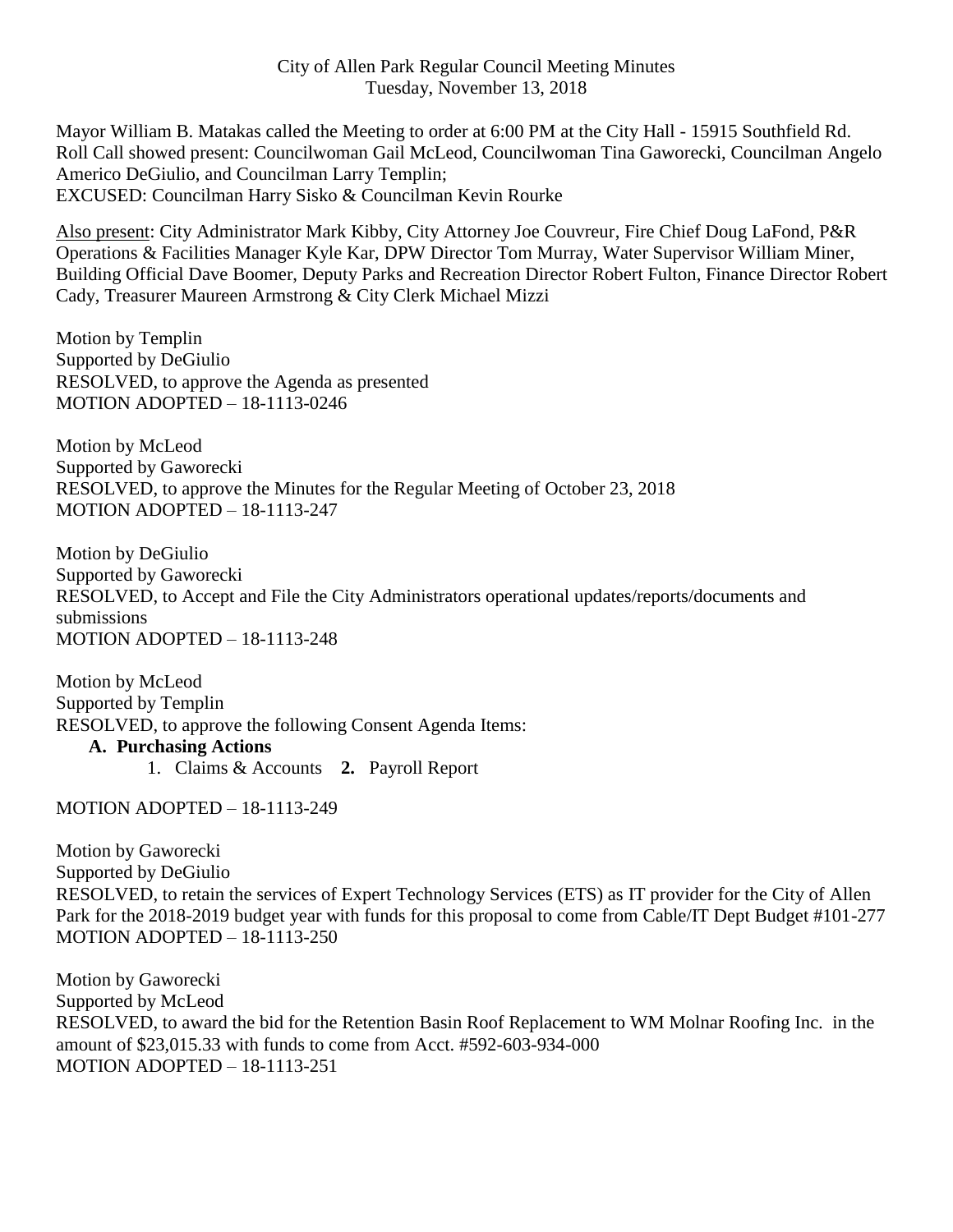Motion by Templin Supported by DeGiulio RESOLVED, to approve the emergency repairs of the backup Generator at the Tunnel Pump Station by Wolverine Power Systems in the amount of \$28,811.22 with funds from acct. #592-603-934-000 and bypass the city bid process (APCO 2-824  $-$  (5) Emergency in nature) MOTION ADOPTED – 18-1113-252

Motion by Gaworecki Supported by DeGiulio

WHEREAS, Chapter 7 of the Wayne County Storm Water Management Ordinance ("Wayne County Ordinance"), requires storm water management systems to be maintained in perpetuity to ensure that the systems function properly as designed;

WHEREAS, Rule 801 of the Wayne County Storm Water Management Administrative Rules ("Administrative Rules") requires applicants for storm water construction approval to submit long term maintenance plans as part of an application for storm water construction approval;

WHEREAS, Allen Park Plaza, LLC ("Owner") has applied to the Wayne County Department of Public Services for approval to construct a storm water management system with respect to a project named Fairlane Drive, Outlot T of the Fairlane Green Shopping Center ("Project") located along Fairlane Drive in Allen Park, Michigan;

WHEREAS, Developer's and Owner's application for approval to construct a storm water management system has been assigned Plan Review Number 18-668;

WHEREAS, Developer and Owner submitted a plan to the County and City of Allen Park as Review No. 18-668 ("Plan") for long-term maintenance of the storm water management system(s) at the Project pursuant to Rule 801, which Plan has been tentatively approved by the County pending issuance of this resolution and has been accepted by the City of Allen Park; and

WHEREAS, the City of Allen Park has agreed to assume jurisdiction and accept responsibility for longterm maintenance of storm water management system(s) at the Project in perpetuity;

NOW, THEREFORE, BE IT RESOLVED, that upon execution of the Agreement for Maintenance of Storm Water Management System, Reimbursement of Expenses Incurred by the City and Indemnification with Allen Park Plaza, LLC, the City of Allen Park assumes jurisdiction over and accepts responsibility for long term maintenance of storm water management system(s) at the Project pursuant to the Wayne County Ordinance, the Administrative Rules, the Plan, and the storm water construction approval issued by Wayne County;

BE IT FURTHER RESOLVED, that approval be and is hereby granted, authorizing the DPW Director to execute, on behalf of the City of Allen Park, the Permit and other documents for long-term maintenance of the storm water management system issued by Wayne County for the Project. MOTION ADOPTED – 18-1113-253